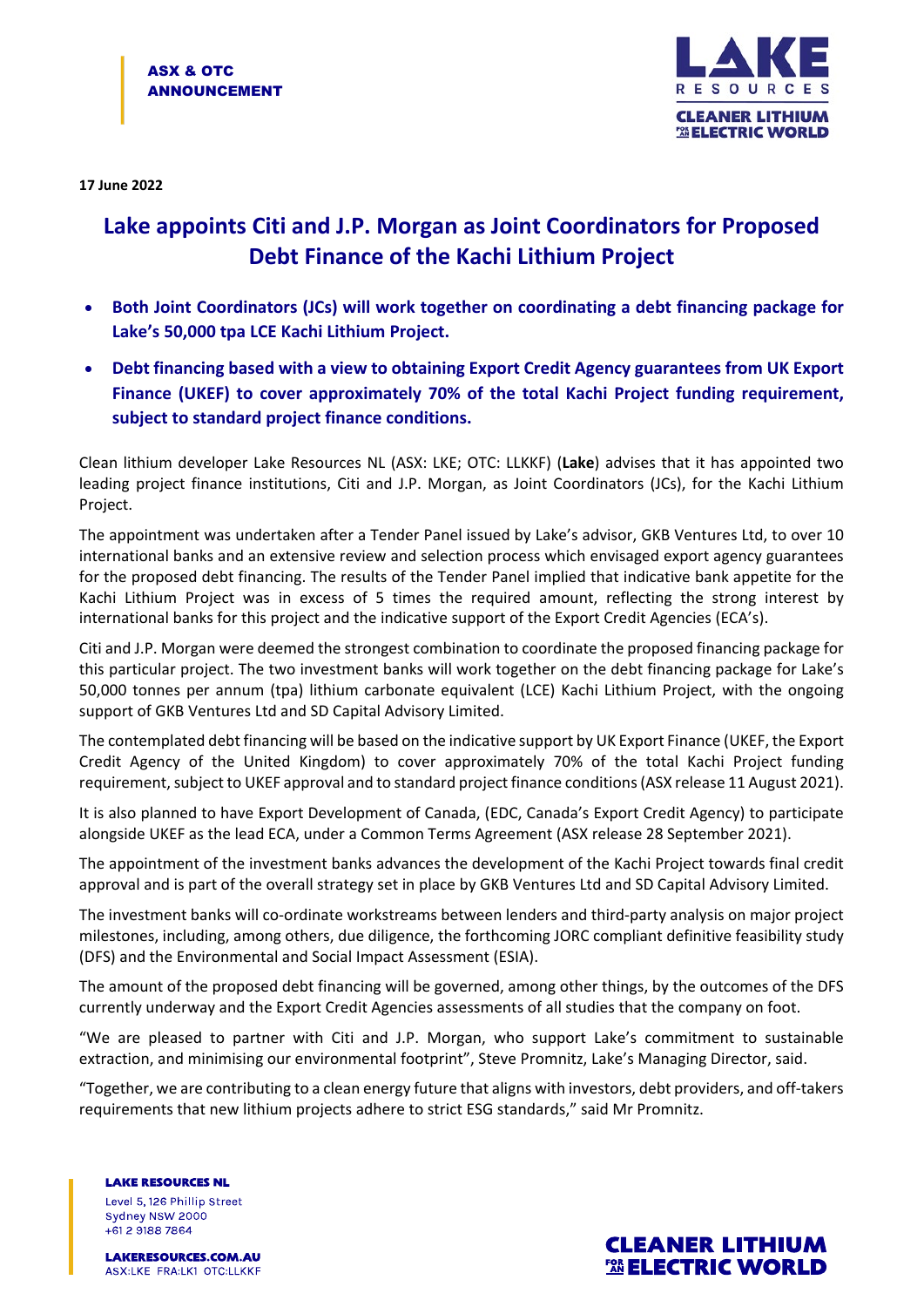

**Lake Investors please contact: Steve Promnitz, Managing Director**  [steve@lakeresources.com.au](mailto:steve@lakeresources.com.au) **+61 2 9188 7864 Twitter:** [https://twitter.com/Lake\\_Resources](https://twitter.com/Lake_Resources) **LinkedIn:** <https://www.linkedin.com/company/lake-resources/> **Facebook:** https://www.facebook.com/LakeResources **Website:** [http://www.lakeresources.com.au](http://www.lakeresources.com.au/) **Join Lake's mailing list:** <http://eepurl.com/gwA3o9> **IR**: Anthony Fensom, Republic PR, +61 (0) 407 112 623, [anthony@republicpr.com.au](mailto:anthony@republicpr.com.au)

**For media queries, please contact:** Nigel Kassulke at Teneo **M:** +61407904874 **E:** [Nigel.Kassulke@teneo.com](mailto:Nigel.Kassulke@teneo.com)

## **About Lake Resources NL (ASX: LKE; OTC: LLKKF) –**

**Clean high purity lithium using efficient disruptive clean technology - in demand by EV makers and lithium-ion batteries** Lake Resources NL (ASX: LKE; OTC: LLKKF) is a clean lithium developer utilising direct extraction technology for production of sustainable, high purity lithium from its flagship Kachi Project in Catamarca Province within the Lithium Triangle in Argentina among three other projects covering 220,000 ha.

This direct extraction method delivers a solution for two rising demands – high purity battery materials to avoid performance issues, and more sustainable, responsibly sourced materials with low-carbon footprint and significant ESG benefits.

1. **Climate-Tech**: Efficient, disruptive, clean, cost-competitive technology using well-known water treatment re-engineered for lithium (not mining). Technology partner, Lilac Solutions Inc, is supported by the Bill Gates led Breakthrough Energy fund, MIT's The Engine fund, Chris Sacca's Lowercarbon Capital, BMW, Sumitomo and SK Materials. Lilac has currently earned in to 10% of the Kachi Project and may earn-in to a total 25% stake, based on certain milestones, and then be expected to fund their c.US\$50 million pro-rata share (refer ASX announcement 22 September 2021)

 2. **High Purity**: 99.97% purity lithium carbonate samples for a premium price, demonstrated in pilot plant operations in California with a demonstration plant en route to the Kachi Project. Demonstrated high quality in nickel rich NMC622 lithium-ion batteries (refer ASX announcement 20 October 2020; 2 March 2021).

3. **Sustainable /ESG**: Far smaller environmental footprint than conventional methods, that returns virtually all water (brine) to its source with a low CO2 footprint.

4. **Prime Location, Large Projects**: Flagship Kachi project in prime location among low-cost producers with a large lease holding (74,000 ha) and expandable resource (4.4 Mt LCE) used for 25 years production at 50,000tpa (JORC Resource: Indicated 1.0Mt, inferred 3.4Mt, refer ASX announcement 27 November 2018). Pre-feasibility study at 25,500tpa by tier 1 engineering firm shows large, long-life lowcost operation with US\$1.6 billion NPV pretax, and annual EBITDA of US\$260 million from 2024 using past pricing of US\$15,500/tonne lithium carbonate (refer ASX announcement 17 March 2021; 28 April 2020). (No changes to the assumptions in the resource statement or the PFS have occurred since the announcement date.)

5. **Finance Indicatively Available**: Long duration, low-cost project debt finance for the Kachi Lithium Project is indicatively available from the United Kingdom's Export Credit Agency UKEF and Canada's EDC with Expressions of Interest to support approx. 70% of the total finance required for Kachi's development, subject UKEF and EDC respective approvals, to standard project finance terms, including satisfactory completion of the DFS, ESIA and offtake arrangements (refer ASX announcements 11 August 2021; 28 September 2021).